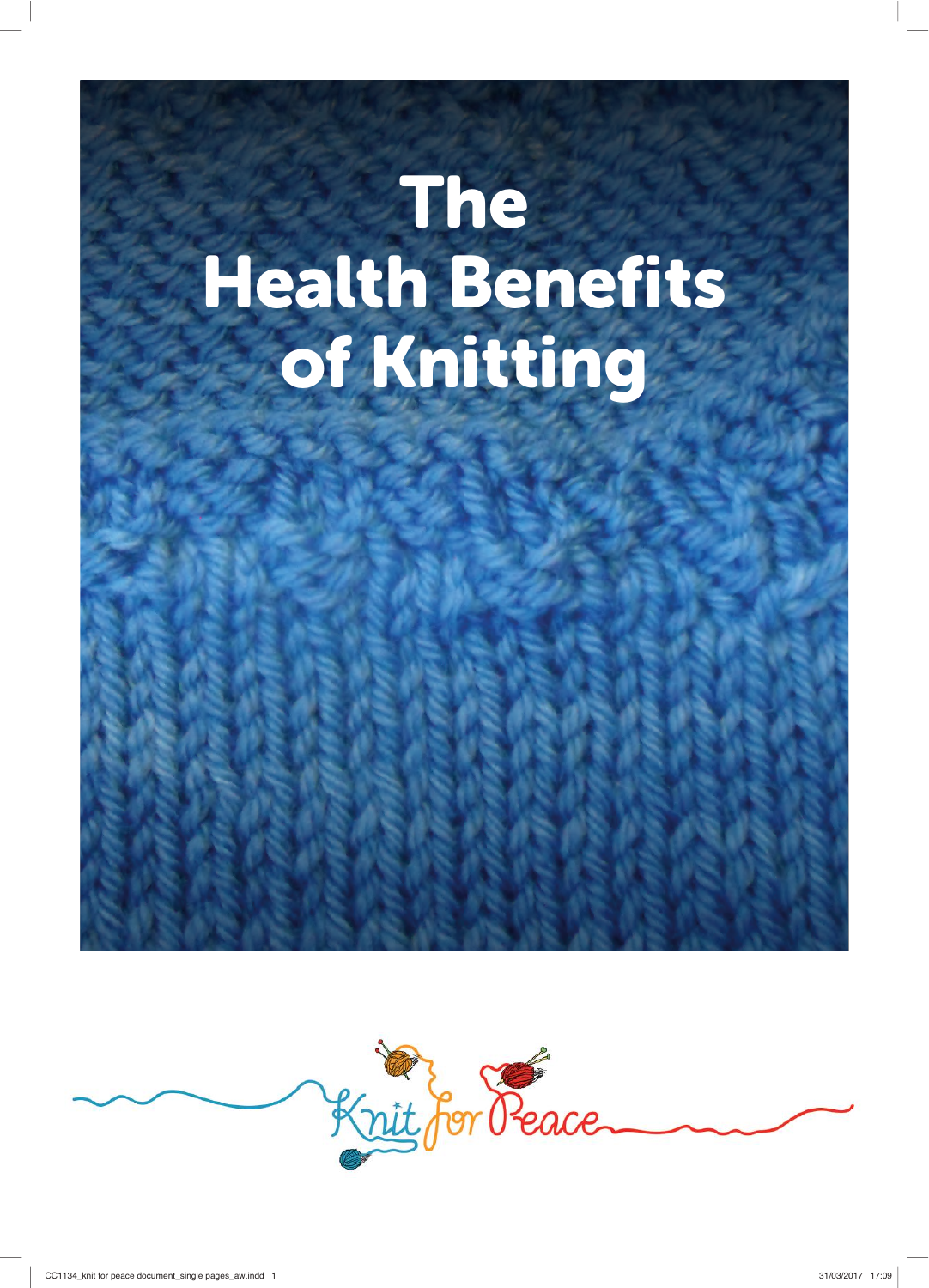## About Knit For Peace

Knit for Peace is an initiative of the Charities Advisory Trust. It started as an income generation project for Hutu and Tutsi widows, victims of the Rwandan genocide and civil war. At our suggestion they knitted school jumpers for the many orphans, and we paid them by raising the funds through featuring the project in the Good Gifts Catalogue, another of the Trust's initiatives.

Hearing of the project, colleagues in India suggested they would like to start a similar project, bringing together Hindu and Muslim women in the slums of Delhi. Through the SE Asian Women's Network the idea spread, and Knit for Peace groups were set up in Pakistan, Bangladesh, Nepal and Afghanistan. These groups, as a gesture of goodwill, donated their knitting to each other's children. When people in the UK heard about this project they asked if they could knit for the children of Afghanistan. "If we can send them soldiers, we can send jumpers for their children." We undertook to deliver the knitting to the NGO organising Knit for Peace in Afghanistan. Through word of mouth the idea spread, and we were soon receiving a positive tsunami of knitted goods.

We had not planned to set up Knit for Peace in the UK, nor anticipated that there would be so many keen knitters who were seeking an outlet for their knitting, but were reluctant to thwart people's wish to help others. Knit for Peace is, and has been, a bottom up, demand-led service. We have more than 15,000 knitters in the UK. The majority are post-retirement age, and judging from their comments to us, they find knitting greatly enhances their pleasure in life, and improves their sense of well-being.

If you would like to support or volunteer for Knit for Peace, please find more information at our website, www.knitforpeace.org.uk, or contact us on knitforpeace@charitiesadvisorytrust.org.uk or on 020 7794 9835.

Knit for Peace, Radius Works, Back Lane, Hampstead, London NW3 1HL

Our thanks go to Professor Muki Haklay and Professor David Metz, our academic advisers, for their invaluable support and guidance. Above all, we are indebted to our community of knitters, and to all those whose evidencebased research has proved the Health Benefits of Knitting.



A Literature Review and Survey to Examine the Health Benefits of Knitting,<br>Especially for the Elderly, and the Opportunities it Offers for Volunteering Especially for the Elderly, and the Opportunities it Offers for Volunteering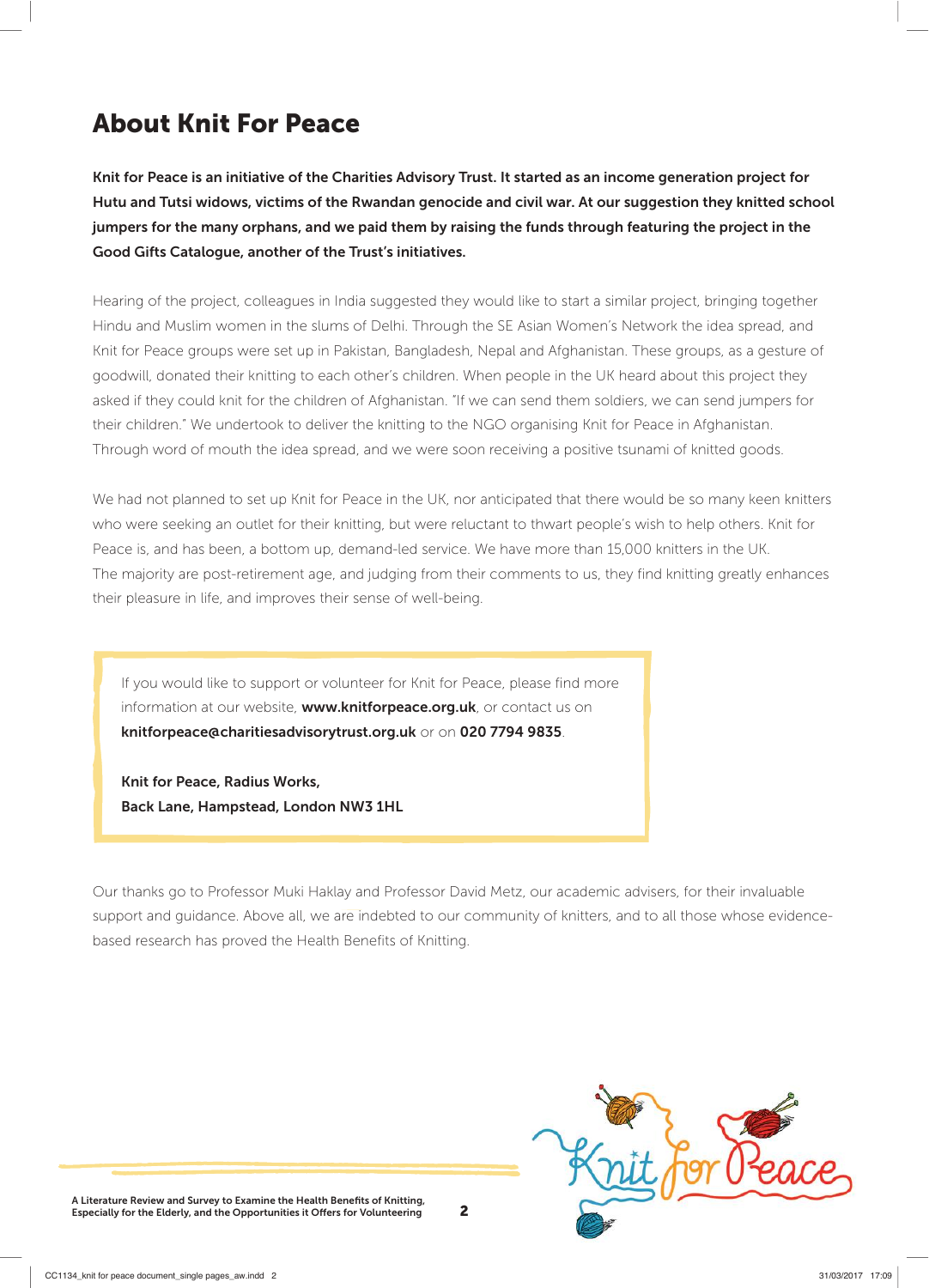# Executive summary

## Background

This report is in two parts: a Literature Review of the evidence-based research on the health benefits of knitting, especially for the elderly, and the opportunities it offers for volunteering. Secondly, a Survey of over 1,000 knitters who send their knitting to Knit for Peace.

A grant from the Big Lottery Accelerating Ideas Fund enabled us to carry out an extensive Literature Review, to show the effectiveness of knitting (and crochet) in helping older people become more resilient, including improvements in mental and physical health, overcoming isolation and loneliness and increasing a sense of well-being.

In parallel a **Survey** was undertaken of those who donated their knitting to Knit for Peace, to distribute to those in need. This was a useful cross-reference to support the research findings illustrated in the Literature Review.

## The findings

Evidence based research shows knitting has positive health benefits, physical and mental.

- Lowers blood pressure
- Reduces depression and anxiety
- Slows the onset of dementia
- Is as relaxing as yoga
- Distracts from chronic pain
- Provides an opportunity for creativity (at a time of reducing capacity)
- Increases sense of wellbeing
- Reduces loneliness and isolation
- Increases sense of usefulness and inclusion in society

Knitting for those in need is a volunteering activity that can carry on into extreme old age and can be undertaken by those whose sight, hearing and mobility are severely limited.

It provides an activity that gives a sense of purpose. Knitting for charity makes people feel more useful and worthwhile. Self-worth is important post retirement, especially with physical decline.

A Literature Review and Survey to Examine the Health Benefits of Knitting,<br>Especially for the Elderly, and the Opportunities it Offers for Volunteering **3** 



Of those in poor or very poor health, 92% said knitting improved their health.

82% said knitting relaxed them

65% of our knitters said knitting for others made them feel useful

> 92% said knitting improved their mood

67% of our knitters are over 60. Some are as old as 100 and many in their 80s and 90s.

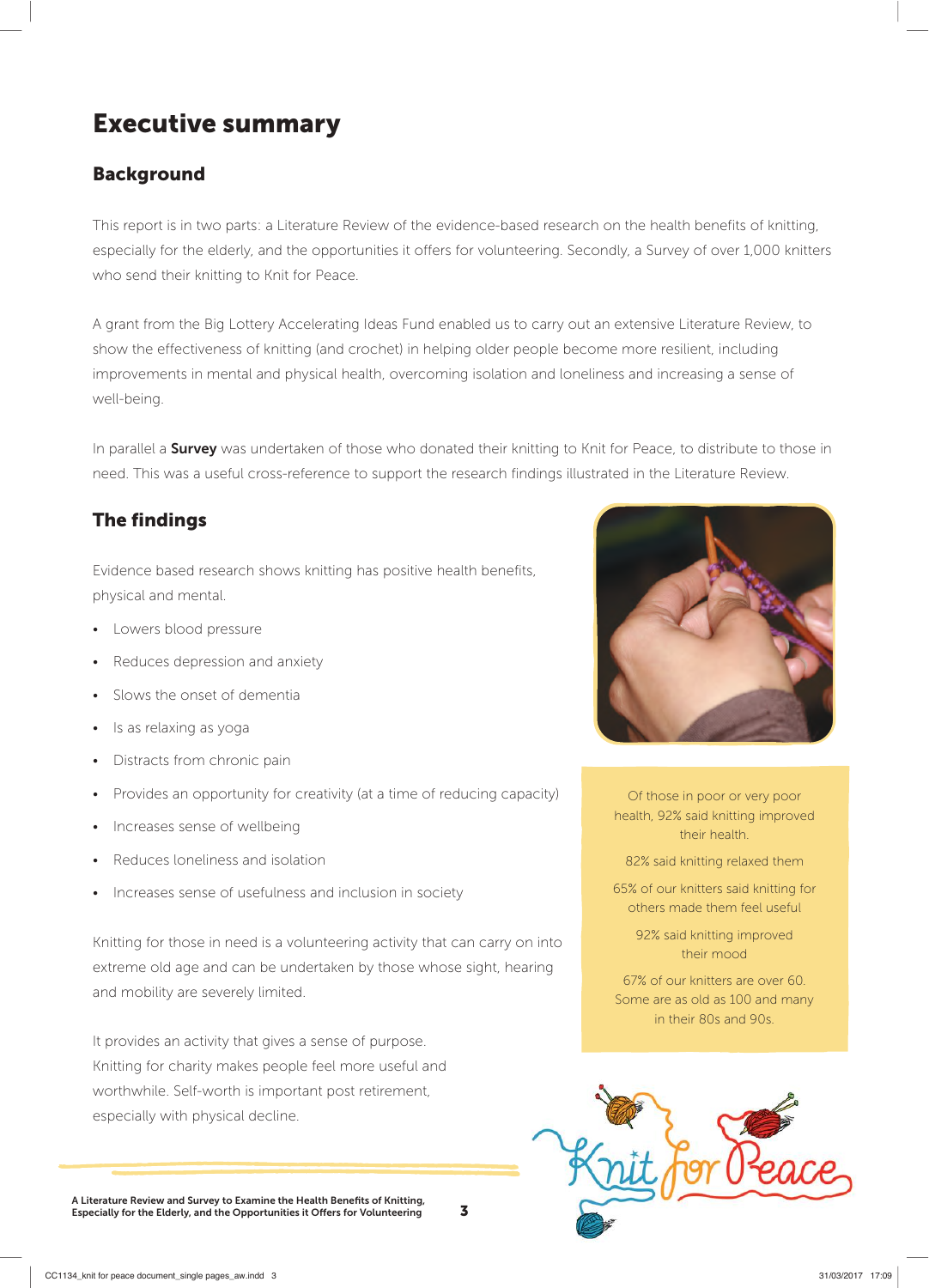#### Makes people feel better able to cope

A more resilient ageing population is happier and makes less demands on the NHS and is less dependent on care.

#### Action needed

The biggest bars to knitting are:

- Having not learnt to knit when young
- Having no one to knit for.

Teaching knitting in schools is a skill for life, sowing the seeds of an activity that is useful in later life. It takes less that two hours to teach basic knitting – after that it is practice that improves.

Teaching knitting is a good inter–generational activity, increasing respect for older people. Although the teaching can be done by volunteers, funding would be needed for co-ordination, travel costs and promotion to schools.

#### Providing an outlet for knitting is essential

The knitters in our survey knitted for an average of 13.5 hours a week (some for as much as 35 hours a week!) In that time an experienced knitter could produce 6 baby or children hats plus 2 baby jackets or 2 baby blankets and 2 scarves.

Door Krit for Peace, PLEASE COULD THESE HEMS. Go To REFUGEE CAMPS Our combined efforts from Kathenie, Margaret Peggy. Nova & nyself. The squares for the large blanket were donated by a lady called Jacqui. She son them in a competition by a cracket group sile was in Where every member made her a square. She asked me to make them into a blanket so that somebody in a refugee camp could have something really bright + Special.

*"Knitting keeps me occupied and calms my mind"*

88% of our knitters learnt to knit as a child.

56% of our knitters said they would find it hard to find an outlet for their knitting if it weren't for Knit for Peace.

90% of our knitters said distribution of knitting to those in need was Knit for Peace's most valued service.



A Literature Review and Survey to Examine the Health Benefits of Knitting,<br>Especially for the Elderly, and the Opportunities it Offers for Volunteering 4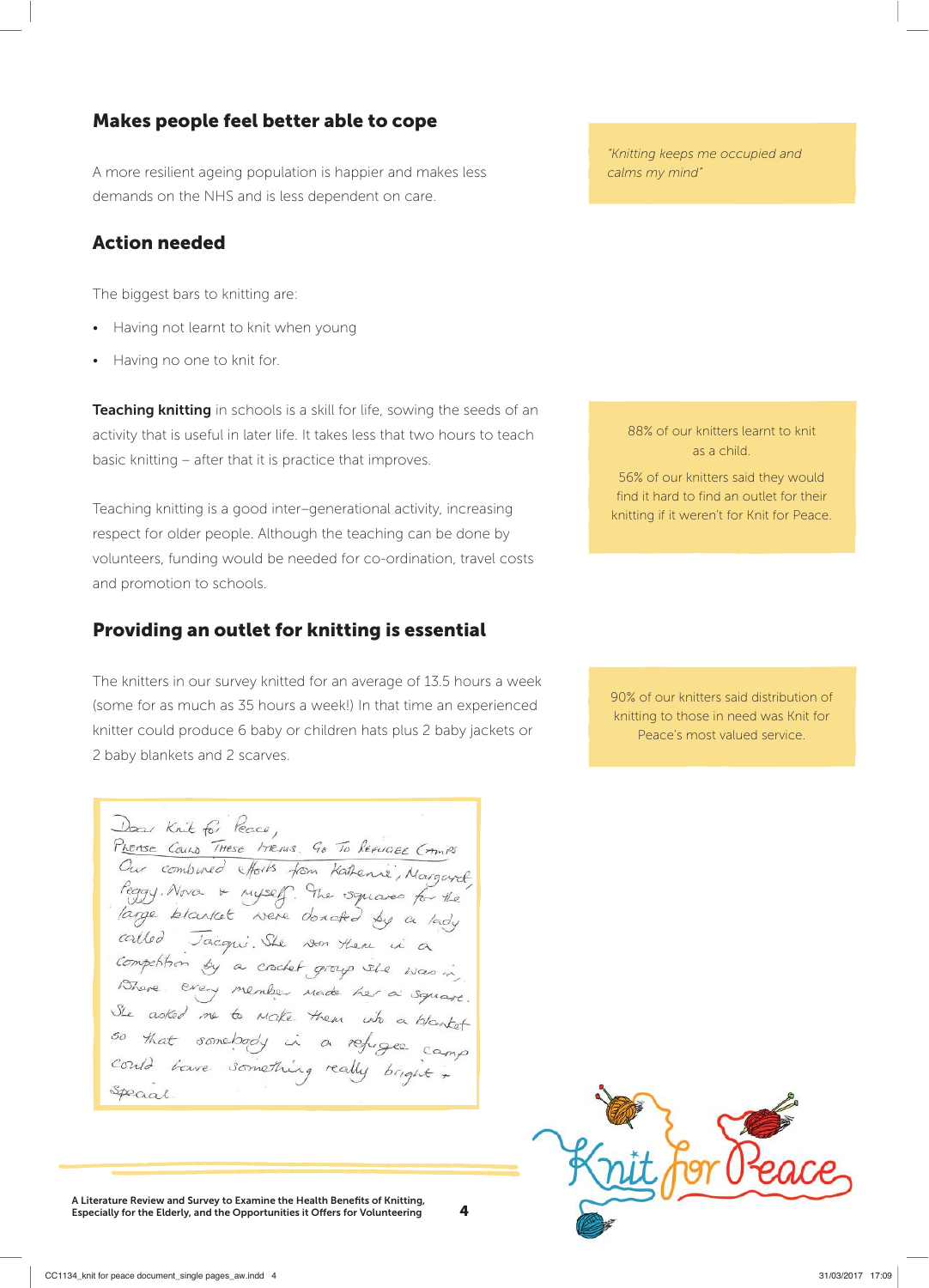# Part 1

A Literature Review of the evidence-based research on the health benefits of knitting, especially for the elderly, and the opportunities it offers for volunteering